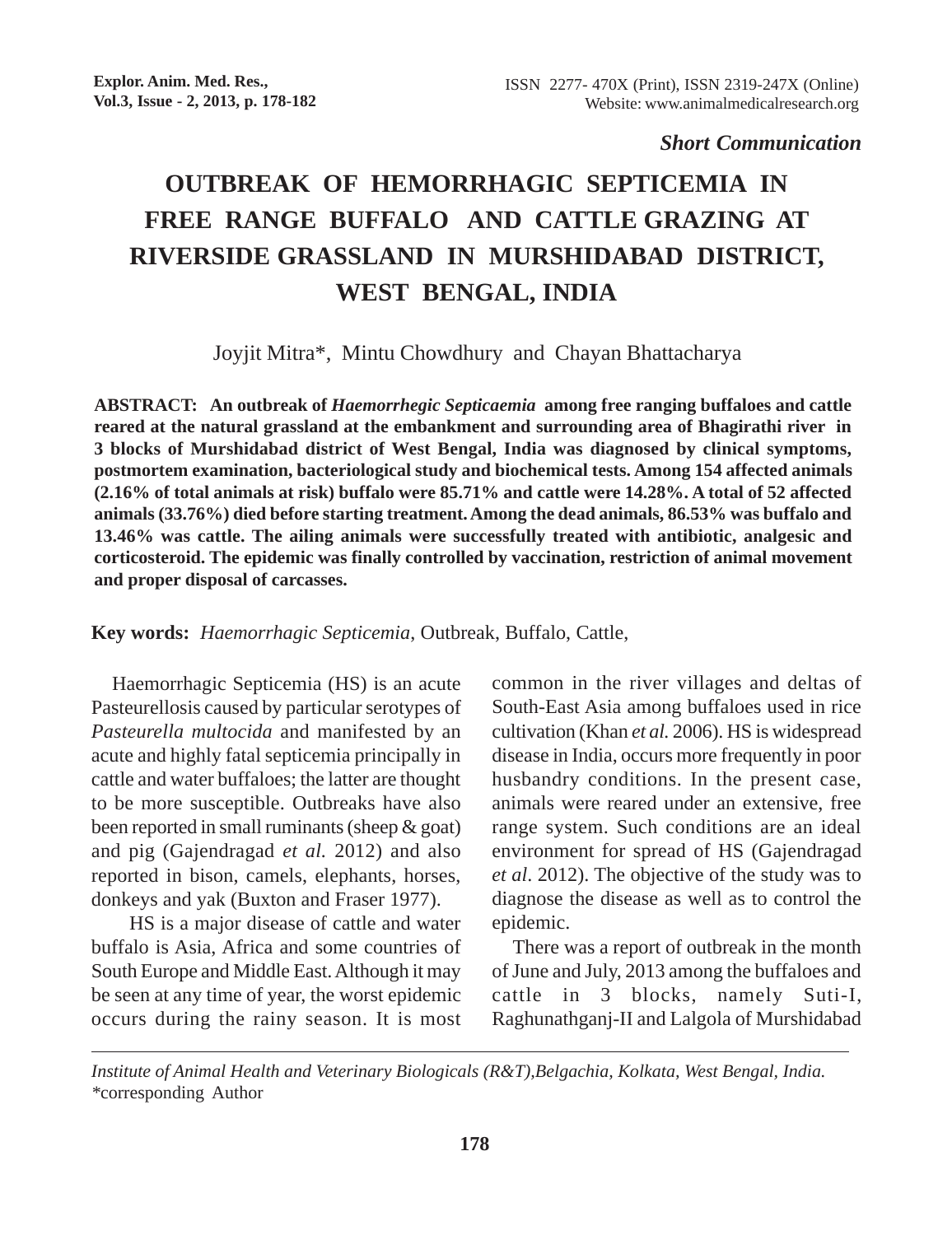district, West Bengal, India. The animals were reared at free range in the river bed of the Bhagirathi. The details of the outbreak report is given in Table 1.

 Primarily, the clinical and gross pathological findings were recorded. Postmortem examination of 7 carcass (buffalo 5 and cattle 2) were done and the samples from heart blood, tissues from heart, liver and lungs were collected. Blood slides were prepared from heart blood and inflammatory exudates.

The slides were stained by Gram's stain and seen under microscope. Culture was made from heart blood in blood agar media and cultural characters of the organism were studied. Culture was also made in nutrient broth media and different biochemical tests like Indole and  $\mathrm{H}_2\mathrm{S}$ production, Nitrate reduction, Urease production, Gelatin liquification, Reaction with Glucose, Sucrose, Galactose, Fructose and Mannitol were performed. All the tests were done at Bacteriological Laboratory, IAH & VB, Kolkata, West Bengal, India as per the methods followed by Buxton and Fraser (1977).

Among 154 affected animals (2.16% of total animals at risk), buffalo were 132 (85.71%) and cattle 22 (14.28%). Among the affected animals, 52 animals (33.76%) died. Among the dead animals, 45 were buffalo (86.53%) and 07 were cattle (13.46%).

The affected animals showed the symptoms of pyrexia (Temp.105-106<sup>0</sup>F), sudden drop of milk yield, abdominal pain, severe diarrhoea and dysentry, rapid respiration and cyanotic mucus membrane before death. Some animals showed edema in head, neck and brisket region and respiratory distress and death within 2-4 days. The symptoms corroborate with the findings of Buxton and Fraser (1977). Most of the animals of 3 blocks were having grazing

practice in a common *char* area of the river bank of Bhagirathi.

 **Post Mortem Findings :** Multiple haemorrhages on serous membranes and blood stained exudates in organs of thorax and abdomen were found. Intestinal contents were blood stained and mesenteric lymph nodes were found enlarged and haemorrhagic. Edema was observed in subcutaneous tissue and also in thorax, tongue and neck. Exudate was found in pleural cavity and pericardial sac. Enlargement of bronchial and medio-sternal lymph nodes was found with marble appearance of lungs due to thickening of septa. These observations corroborate with the findings of Buxton and Fraser (1977).

**Cultural character:** The organism grows aerobically with low Oxygen at 37°C. In blood agar media profuse growth occurs without any haemolysis (Fig.1).

**Morphology:** The organism was Gram negative, short ovoid rods with a tendency to bipolar staining by Leishman stain. Fig.2 showing Pasteurella organisms stained by Gram staining method.

**Biochemical Tests :** The organism showed the following biochemical characteristics:-

- (a) Produce indole and  $H_2S$ .
- (b) Reduces nitrates.
- (c) No growth in Mc.Conkey agar.
- (d) No haemolysis in blood agar.
- (e) No urease production.
- (f) No motility at  $22^{\circ}$ C.
- (g) No liquefaction of gelatin.

(h) Production of acid without gas in glucose, sucrose, galactose, fructose and mannitol.

**Diagnosis:** Based on history, clinical symptoms, morphology, cultural and biochemical characters of the organism and post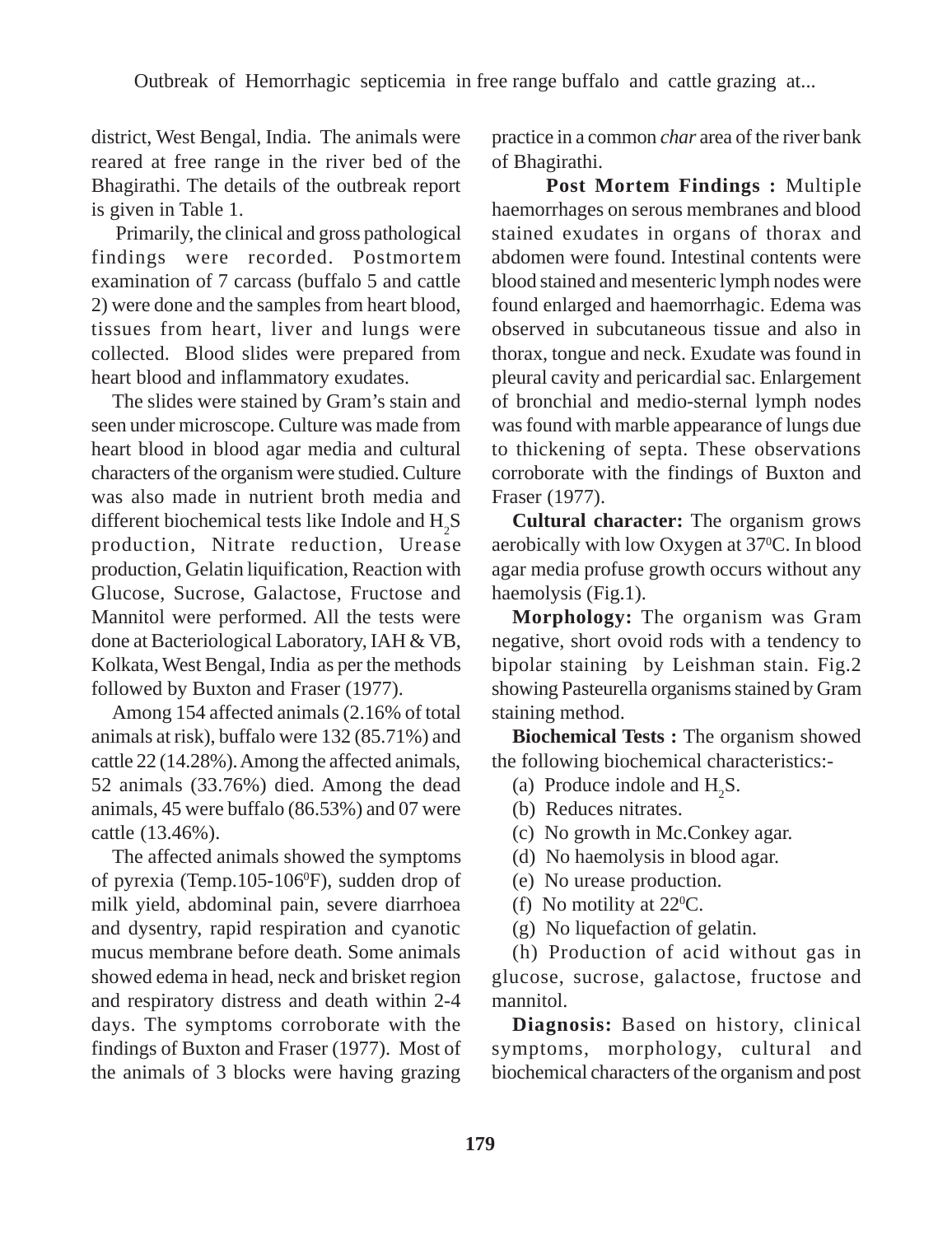|                                 | No. of animals<br>affected | No. of<br>death | No of animals<br>recovered | <b>Popusation</b><br>risk | No. of<br>vaccinated |
|---------------------------------|----------------------------|-----------------|----------------------------|---------------------------|----------------------|
| <b>Block</b>                    |                            |                 |                            |                           |                      |
| Suti-I                          | 72                         | 31              | 41                         | 1900                      | 1850                 |
| Raghunath<br>Gang-II            | 78                         | 19              | 59                         | 3700                      | 3650                 |
| Lalgola                         | 04                         | 02              | 02                         | 1520                      | 1470                 |
| <b>Total</b>                    | 154                        | 52              | 102                        | 7120                      | 6970                 |
| <b>Animal</b><br><b>Species</b> |                            |                 |                            |                           |                      |
| <b>Buffalo</b>                  | 132                        | 45              | 87                         | 2100                      | 2070                 |
| Cattle                          | 22                         | 07              | 15                         | 5020                      | 4900                 |
| <b>Total</b>                    | 154                        | 52              | 102                        | 7120                      | 6970                 |

**Table 1. Details of the HS outbreak in Murshidabad district, West Bengal, India.**

mortem findings, the organism was identified as *Pasteurella multocida* and the outbreak was declared as Haemorrhagic Septecemia.

**Treatment and Control :** The affected animals were treated with (1) Inj. Intacef Tazo (3375mg for buffalo and 2250 mg for cattle) I/M daily for 5 days ,(2) Inj. Zobid M (15-20ml) I/M daily for 5 days and (3) Inj. Prednisolone (5-10 ml) I/M daily for 5 days. Many animals (buffalo 87 nos. and cattle 15 nos.) responded to treatment which were in early stage of the disease. This finding have similarity with the findings of Kumar *et al.* (2011). Total 2070 nos. of buffalo and 4900 nos. of cattle were vaccinated by HS vaccine (manufactured by IAH &VB, Kolkata) @ 5 ml S/C at brisket region. The control measures include proper vaccination, disposal of carcass by deep burial with lime powder, restriction of movement of the animals, segregation of the infected animals,

cleaning and disinfection of the contaminated premises by burning and application of disinfectants.

Haemorrhagic Septicemia (HS) is one of the most important diseases of bovines in South Asian and Middle Eastern country. In India mortality wise HS was replaced first and morbidity wise second as compared to four other epizootic diseases namely FMD, RP, Anthrax and BQ (Dutta *et al.* 1990). Many states in India were marked as high risk zones. Gajendragad *et al.* (2012) reported eleven outbreak of HS in West Bengal. The morbidity and mortality rate were 1.18% and 0.54% respectively. About 26 outbreaks have been recorded in Punjab state from 1989 to 1990 (Saini *et al.* 1991).

Outbreak of HS was recorded in Sri Lanka (De Alwis and Vipulasiri 1980), Zimbabwe (Lane *et al.* 1992), South Asia, the Middle East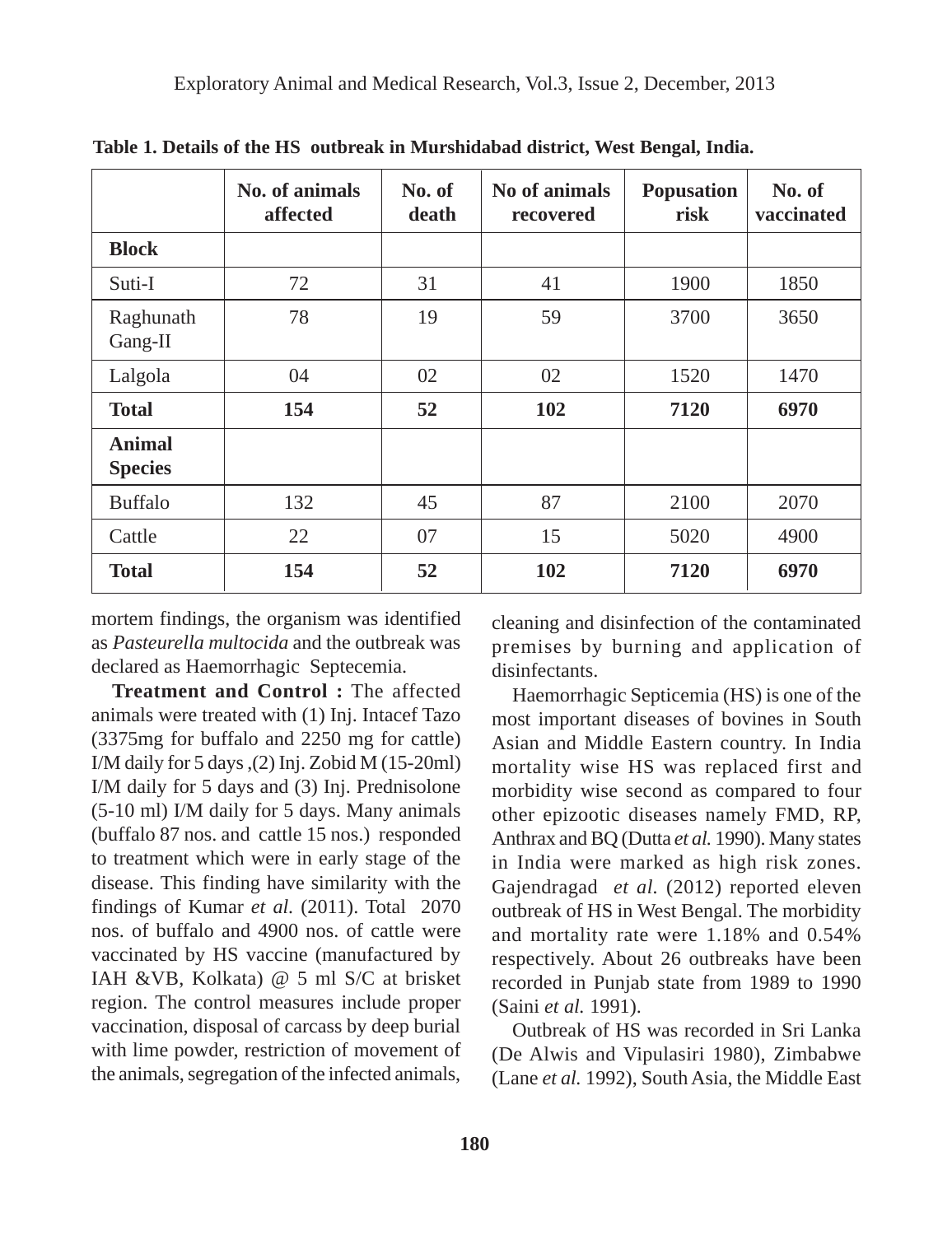Outbreak of Hemorrhagic septicemia in free range buffalo and cattle grazing at...



**Fig.1: Showing Cultural Character of** *Pasteurella multocida* **in blood agar.**

and Africa (FAO 1989), Aurangabad, Bihar, India (Kumar *et al*. 2011). The morbidity rate reported was 6.4 % and mortality rate 6.28 % (Dutta *et al.* 1990). A wide range of mortality rate (5 to 90%) was reported in different outbreaks and seasons in India, Nepal and the Philippines (FAO 1991). Most of the out breaks have been managed by medical treatment and resulted in poor survival rate. Higher mortality in buffaloes (45.2%) as compared to cattle (15.8%) in Sri Lanka due to HS as reported by De-Alwes and DeAlwes (1981). Occurrence of the disease was higher in buffaloes when compared to cattle (Khan *et al.* 2006), which corroborate with the findings of present study.

HS has emerged as a disease of great economic importance in India, where cattle and buffaloes are abundant and vital for draught power and milk production. True recovery from clinical disease occurs only if the animals are treated in the very early stages, which are often impossible under field conditions. Surveillance for HS in the Indian subcontinent is very important for understanding by the disease



**Fig. 2: Microscopically showing** *Pasteurella multocida* **(100X ).**

pattern and for providing better control measures for the disease and in turn reduce losses to livestock owners (*Gajendragad et al.* 2012).

 HS occur most commonly in the month of June- September (rainy season).The organism (*Pasteurella multocida*) does not survive outside the animal to any significant degree so as to be a source of infection. Moist condition prolong its survival outside the animal making an outbreak more likely. Thus the disease tends to spread more during the wet season (Gajendragad *et al.* 2012). These findings also corroborate with the findings of present study.

HS generally occur in herds of animals belonging to different owners roam together in common grass lands , drink in common village tanks and are often even padlocked together at night, such animals are often less well managed, with lower vaccination coverage, than the more intensively farmed animals (Gajendragad *et al.* 2012). In present study the animals affected were grazed in a common area of a river side land (Char) situated in between 3 blocks and